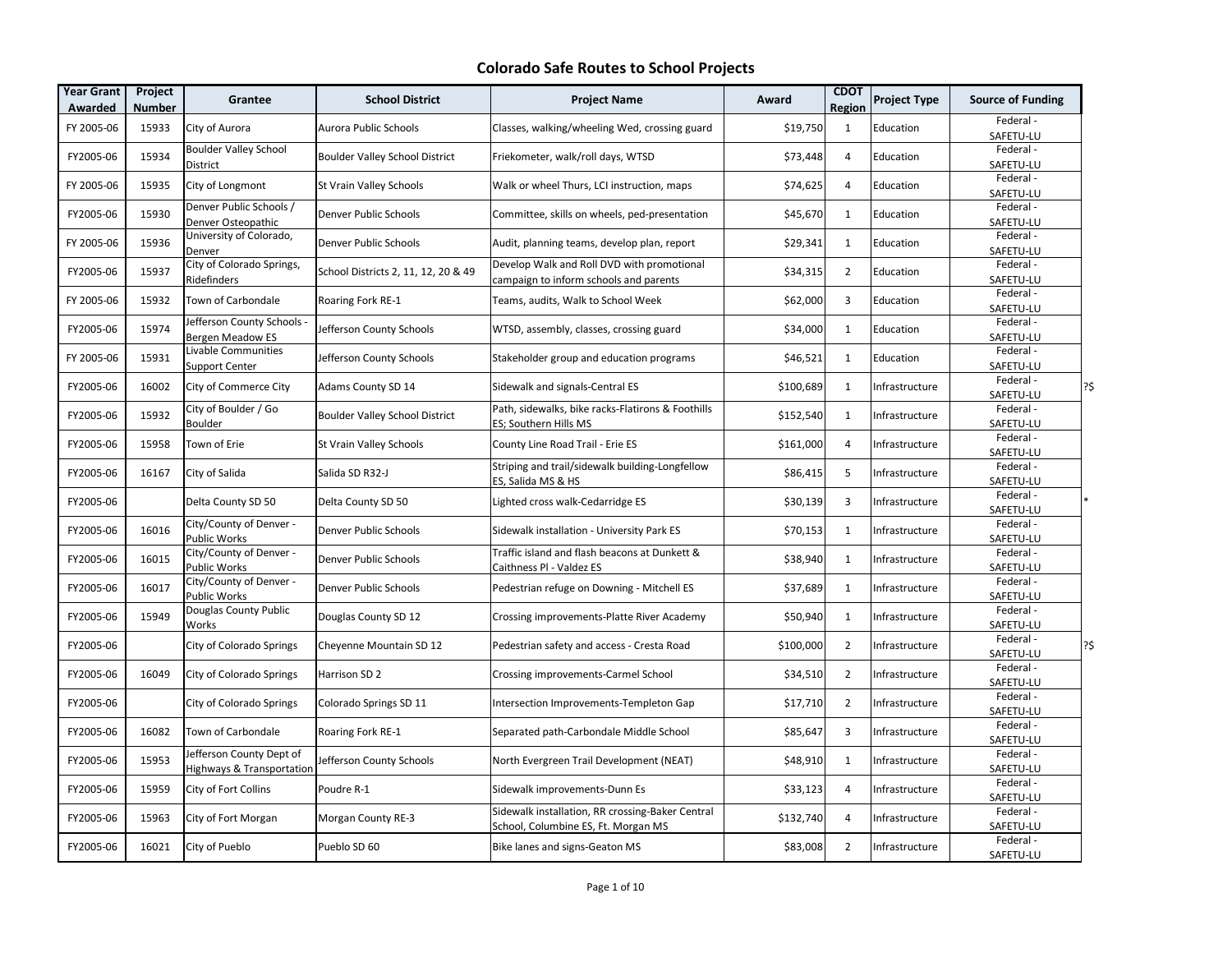| FY2005-06 | 15970 | City of Evans                                     | Greeley-Evans SD 6                                     | New and improved walkways-Chappelow<br>Magnet, Dos Rios ES                      | \$57,735    | $\overline{4}$ | Infrastructure              | Federal-<br>SAFETU-LU  |
|-----------|-------|---------------------------------------------------|--------------------------------------------------------|---------------------------------------------------------------------------------|-------------|----------------|-----------------------------|------------------------|
| FY2005-06 | 15960 | City of Evans                                     | Greeley-Evans SD 6                                     | Sidewalk/crosswalk improvements-John Evan<br>ΜS                                 | \$27,310    | $\overline{4}$ | Infrastructure              | Federal -<br>SAFETU-LU |
| FY2005-06 | 15961 | Children's Hospital                               | Weld County RE-8                                       | Sidewalk and ADA ramp-Ft. Lupton ES                                             | \$137,372   | $\overline{4}$ | Infrastructure              | Federal-<br>SAFETU-LU  |
| FY2005-06 |       |                                                   |                                                        | FY 2005-06 Total Awarded                                                        | \$1,906,240 |                | Amount<br><b>Requested:</b> | $$6,000,000+$          |
| FY 2007   | 16320 | City of Aurora                                    | Aurora Public Schools                                  | District-wide PE Teacher Training                                               | \$24,100    | $\mathbf{1}$   | Education                   | Federal-<br>SAFETU-LU  |
| FY 2007   | 16319 | <b>Boulder Valley School</b><br>District          | <b>Boulder Valley School District</b>                  | Freikometers, Walk/Roll Days, Courses, WTSD                                     | \$36,101    | $\overline{4}$ | Education                   | Federal-<br>SAFETU-LU  |
| FY 2007   | 16318 | City/County of Denver -<br>Dept of Environmental  | Denver Public Schools                                  | Audit, Maps, Training, Walking School Bus,<br><b>WTSD</b>                       | \$51,400    | $\mathbf{1}$   | Education                   | Federal-<br>SAFETU-LU  |
| FY 2007   | 16323 | Denver Public Schools -<br><b>Risk Management</b> | Denver Public Schools                                  | Committee, Skills on Wheels, Ped-Presentations                                  | \$50,120    | $\mathbf{1}$   | Education                   | Federal-<br>SAFETU-LU  |
| FY 2007   | 16321 | Denver Health & Hospitals                         | Denver Public Schools                                  | Bicycle Course, PTO Presentation, Newsletter                                    | \$26,734    | $\mathbf{1}$   | Education                   | Federal-<br>SAFETU-LU  |
| FY 2007   | 16317 | CDOT for Bicycle Colorado                         | All within CDOT Regions 1-5                            | Rural SRTS PE Teacher Training                                                  | \$68,700    | All            | Education                   | Federal-<br>SAFETU-LU  |
| FY 2007   | 16316 | City of Fort Collins                              | Poudre R-1                                             | Audit, Bike and Walk Across Colo., School Award                                 | \$22,208    | 4              | Education                   | Federal -<br>SAFETU-LU |
| FY 2007   | 16322 | <b>Teller County Public Health</b>                | Cripple Creek-Victor SD RE-1;<br>Woodland Park SD RE-2 | Instruction, Bike Rodeos, WTSD                                                  | \$13,581    | $\overline{2}$ | Education                   | Federal-<br>SAFETU-LU  |
| FY 2007   | 16283 | City of Boulder                                   | <b>Boulder Valley School District</b>                  | Path, ramps, crossing, bike (details missing) -<br>Southern Hills MS            | \$192,750   | $\overline{4}$ | Infrastructure              | Federal -<br>SAFETU-LU |
| FY 2007   | 16652 | City/County of Denver                             | Denver Public Schools                                  | Pedestrian safety improvements - Swansea ES                                     | \$134,640   | $\mathbf{1}$   | Infrastructure              | Federal-<br>SAFETU-LU  |
| FY 2007   | 16653 | City/County of Denver                             | Denver Public Schools                                  | Pedestrian and bicycle improvements - Ashley ES                                 | \$85,061    | $\mathbf{1}$   | Infrastructure              | Federal -<br>SAFETU-LU |
| FY 2007   | 16049 | City of Colorado Springs                          | Harrison SD 2                                          | Pedestrian safety and access improvements -<br>Cresta Rd.                       | \$184,984   | $\overline{2}$ | Infrastructure              | Federal -<br>SAFETU-LU |
| FY 2007   | 16324 | Town of Palmer Lake                               | Lewis-Plamer SD 28                                     | Sidewalks, crosswalks - Palmer Lake                                             | \$230,553   | $\overline{2}$ | Infrastructure              | Federal -<br>SAFETU-LU |
| FY 2007   | 16413 | City of Wheat Ridge                               | Jefferson County Schools                               | .ights, signs, striping, bike racks - Compass<br>Montessori                     | \$60,000    | $\mathbf{1}$   | Infrastructure              | Federal-<br>SAFETU-LU  |
| FY 2007   | 16244 | Town of Ridgway                                   | Ridgway School District R-2                            | Town of Ridgeway Sidewalk project                                               | \$54,300    | 5              | Infrastructure              | Federal-<br>SAFETU-LU  |
| FY 2007   | 16511 | City of Pueblo                                    | Pueblo SD 60                                           | Striping, traffic calming, signs, sidewalks, racks -<br><b>Highland Park ES</b> | \$108,338   | $\overline{2}$ | Infrastructure              | Federal-<br>SAFETU-LU  |
| FY 2007   |       |                                                   |                                                        | FY 2007 Total Awarded                                                           | \$1,343,570 |                | Amount<br>Requested:        | \$<br>4,089,103        |
| FY 2008   | 16851 | City of Centennial                                | Cherry Creek SD                                        | Centennial SRTS Program                                                         | \$26,800    | $\mathbf{1}$   | Education                   | Federal-<br>SAFETU-LU  |
| FY 2008   | 16850 | <b>Boulder Valley School</b><br>District          | <b>Boulder Valley School District</b>                  | BVSD Bike Rack Program and Encouragement                                        | \$60,765    | $\overline{4}$ | Education                   | Federal-<br>SAFETU-LU  |
| FY 2008   | 16858 | <b>Boulder Valley School</b><br>District          | <b>Boulder Valley School District</b>                  | SRTS Program - Heatherwood Elementary<br>School, Whittier Elementary School     | \$28,628    | $\overline{4}$ | Education                   | Federal-<br>SAFETU-LU  |
| FY 2008   | 16855 | Denver Public Schools -<br><b>Risk Management</b> | Denver Public Schools                                  | <b>SRTS Program</b>                                                             | \$42,440    | $\mathbf{1}$   | Education                   | Federal-<br>SAFETU-LU  |
| FY 2008   | 16857 | Denver Health & Hospitals                         | Denver Public Schools                                  | <b>DPS Ride</b>                                                                 | \$39,593    | $\mathbf{1}$   | Education                   | Federal-<br>SAFETU-LU  |
| FY 2008   | 16852 | Golden Police Dept                                | Jefferson County Schools                               | Golden SRTS Program at 3 Elementary Schools                                     | \$22,600    | $\mathbf{1}$   | Education                   | Federal-<br>SAFETU-LU  |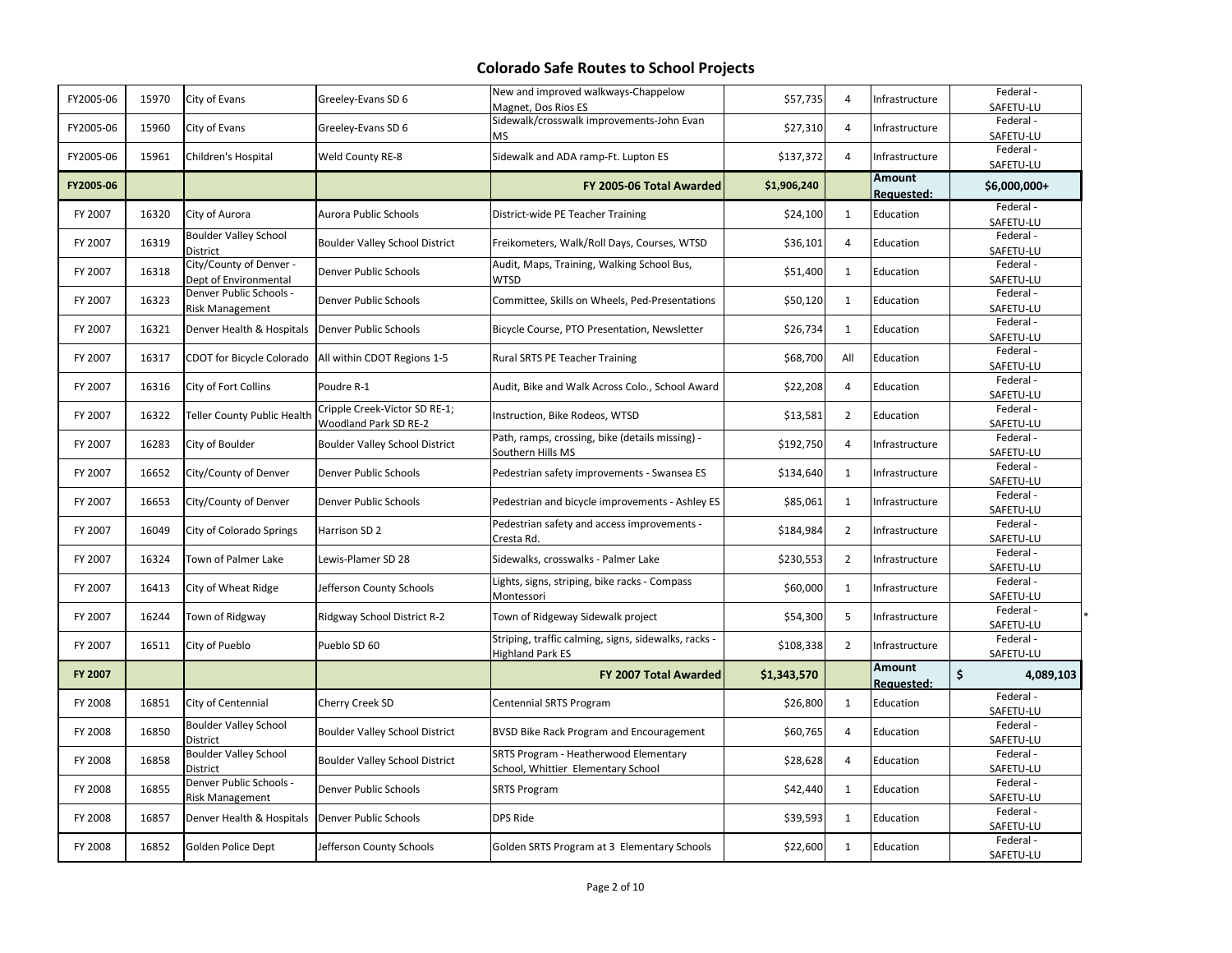| FY 2008        | 16856 | Durango Public Schools                                  | Durango SD 9-R                                        | Durango KidRoutes Education                                                | \$35,000    | 5              | Education            | Federal-<br>SAFETU-LU               |
|----------------|-------|---------------------------------------------------------|-------------------------------------------------------|----------------------------------------------------------------------------|-------------|----------------|----------------------|-------------------------------------|
| FY 2008        | 16853 | Southern Ute Com Action<br>Program                      | Ignacio SD 11-JT                                      | Ignacio SRTS Program                                                       | \$13,977    | 5              | Education            | Federal -<br>SAFETU-LU              |
| FY 2008        | 16854 | City of Loveland                                        | Thompson R2J                                          | Tires-n-Tennies Tuesdays                                                   | \$5,800     | $\overline{4}$ | Education            | Federal-<br>SAFETU-LU               |
| FY 2008        | 16918 | City of Boulder / Go<br>Boulder                         | <b>Boulder Valley School District</b>                 | Bear Creek ES Infrastructure Project                                       | \$154,000   | $\overline{4}$ | Infrastructure       | Federal -<br>SAFETU-LU              |
| FY 2008        | 19896 | Town of Lyons                                           | St Vrain Valley Schools                               | Lyons Elementary School School Safety                                      | \$69,093    | $\overline{4}$ | Infrastructure       | Federal-<br>SAFETU-LU               |
| FY 2008        | 16955 | Town of Paonia                                          | Delta County SD 50                                    | Sidewalk Improvement at Paonia Elementary<br>School                        | \$202,419   | 3              | Infrastructure       | Federal-<br>SAFETU-LU               |
| FY 2008        | 16977 | City of Colorado Springs                                | Colorado Springs SD 11                                | N. Hancock Ave. School Crossing Improvements                               | \$104,160   | $\overline{2}$ | Infrastructure       | Federal -<br>SAFETU-LU              |
| FY 2008        | 16973 | City of Colorado Springs                                | Falcon SD 49                                          | Traffic Calming and School crossing                                        | \$102,375   | $\overline{2}$ | Infrastructure       | Federal -<br>SAFETU-LU              |
| FY 2008        | 16877 | City of Arvada                                          | Jefferson County Schools                              | Bike/Ped facility on Simms Street on walk route<br>to Oberon MS            | \$101,146   | $\mathbf{1}$   | Infrastructure       | Federal -<br>SAFETU-LU              |
| FY 2008        | 16894 | City of Loveland                                        | Thompson R2J                                          | Flashing school-zone signals at 3 Elementary<br>Schools                    | \$74,040    | $\overline{4}$ | Infrastructure       | Federal -<br>SAFETU-LU              |
| FY 2008        | 16892 | Pueblo West Metropolitan<br>District                    | Pueblo SD 70                                          | Sierra Vista Trail and Bridge Walk to School                               | \$249,698   | $\overline{2}$ | Infrastructure       | Federal-<br>SAFETU-LU               |
| FY 2008        | 17084 | Town of Hayden                                          | Hayden School District                                | Hayden Helps Health Through Biking and<br>Walking                          | \$122,277   | $\overline{3}$ | Infrastructure       | Federal-<br>SAFETU-LU               |
| <b>FY 2008</b> |       |                                                         |                                                       | FY 2008 Total Awarded                                                      | \$1,454,811 |                | Amount<br>Requested: | \$<br>5,887,449                     |
| FY 2009        | 17384 |                                                         | Adams 12 Five Star Schools Adams 12 Five Star Schools | Adams 12 Five Star Schools Safe Routes to                                  | \$41,900    | $\mathbf{1}$   | Education            | Federal-                            |
|                |       |                                                         |                                                       |                                                                            |             |                |                      |                                     |
| FY 2009        | 17378 | <b>Boulder Valley School</b><br>District                | Boulder Valley School District                        | School<br>SRTS Program for Lafayette Elementary                            | \$11,954    | $\overline{4}$ | Education            | SAFETU-LU<br>Federal -<br>SAFETU-LU |
| FY 2009        | 17383 | St Vrain Valley School<br>District                      | St Vrain Valley Schools                               | Safe Routes to School St. Vrain SD                                         | \$119,042   | $\overline{4}$ | Education            | Federal-<br>SAFETU-LU               |
| FY 2009        | 17382 | Denver Health & Hospitals                               | Denver Public Schools                                 | DPS Rides: A Bicycle Pedestrian Safety Program<br>for DPS                  | \$50,974    | $\mathbf{1}$   | Education            | Federal -<br>SAFETU-LU              |
| FY 2009        | 17394 | Denver Public Schools -<br><b>Risk Management</b>       | Denver Public Schools                                 | Safe Routes to School 2009-2010                                            | \$47,801    | $\mathbf{1}$   | Education            | Federal-<br>SAFETU-LU               |
| FY 2009        | 17388 | Douglas County Public<br>Works                          | Douglas County SD 12                                  | Adult Crossing Guard Training and Parent/Child<br><b>Eduational Videos</b> | \$6,540     | $\mathbf{1}$   | Education            | Federal-<br>SAFETU-LU               |
| FY 2009        | 17380 | Calhan School District RJ-1                             | Calhan SD RJ1                                         | Keeping it Safe to School Education                                        | \$21,200    | $\overline{2}$ | Education            | Federal-<br>SAFETU-LU               |
| FY 2009        | 17385 | Town of Ignacio                                         | Ignacio SD 11-JT                                      | Ignacio Safe Routes to School Project                                      | \$15,720    | 5              | Education            | Federal -<br>SAFETU-LU              |
| FY 2009        | 17386 | City of Fort Collins -<br><b>Tansportation Planning</b> | Poudre R-1                                            | Fort Collins Safe Routes to School - Poudre SD                             | \$38,500    | $\overline{4}$ | Education            | Federal-<br>SAFETU-LU               |
| FY 2009        | 17381 | City of Loveland Public                                 | Thompson R2J                                          | T-n-T Tuesdays Education Program No.2                                      | \$15,435    | $\overline{4}$ | Education            | Federal-<br>SAFETU-LU               |
| FY 2009        | 17387 | <b>Works Dept</b><br><b>Brush School District</b>       | Brush RE-2 (j)                                        | Beaver Valley Safe Routes to School                                        | \$4,700     | $\overline{4}$ | Education            | Federal-<br>SAFETU-LU               |
| FY 2009        | 17379 | Pueblo West Metropolitan<br>District                    | Pueblo SD 70                                          | Pueblo West Walks and Rides Program                                        | \$16,487    | $\overline{2}$ | Education            | Federal-<br>SAFETU-LU               |
| FY 2009        | 17519 | City of Boulder / Go<br><b>Boulder</b>                  | <b>Boulder Valley School District</b>                 | Linden Ave Sidewalk Infrastructure Project                                 | \$242,354   | 4              | Infrastructure       | Federal -<br>SAFETU-LU              |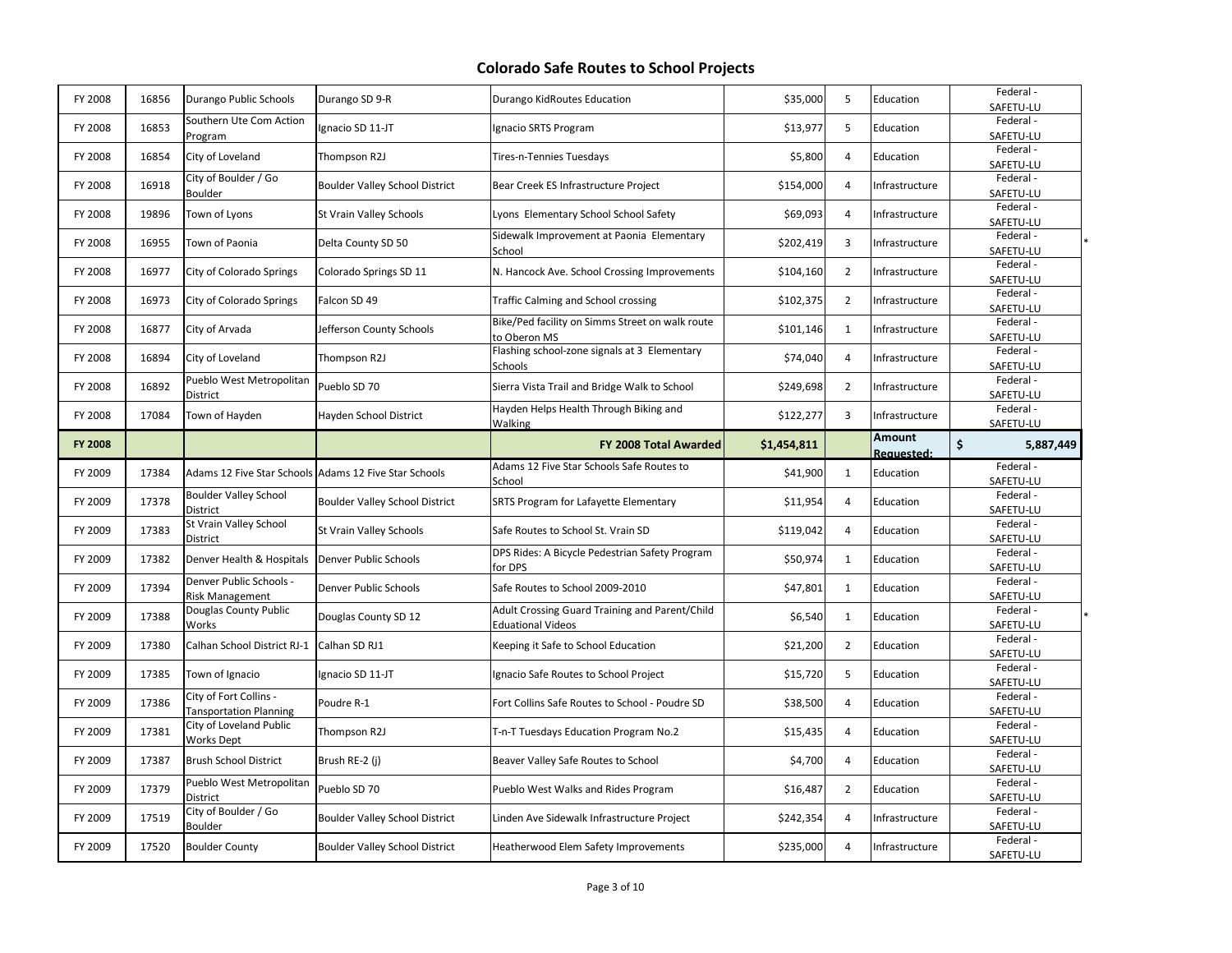| FY 2009 | 17364 | Douglas County Public<br>Works                        | Douglas County SD 12                                  | Douglas County 3 School Traffic Calming Project                                             | \$60,000    | 1              | Infrastructure       | Federal -<br>SAFETU-LU          |
|---------|-------|-------------------------------------------------------|-------------------------------------------------------|---------------------------------------------------------------------------------------------|-------------|----------------|----------------------|---------------------------------|
| FY 2009 | 17440 | City of Colorado Springs                              | Harrison SD 2                                         | S. Circle Dr School Sidewalk<br>Construction/Crossing Improvements                          | \$242,364   | 2              | Infrastructure       | Federal-<br>SAFETU-LU           |
| FY 2009 | 17479 | Town of Crested Butte                                 | <b>Gunnison Watershed SD</b>                          | Crested Butte Pedestrian Bike/Walk Paved Path                                               | \$207,783   | 3              | Infrastructure       | Federal-<br>SAFETU-LU           |
| FY 2009 | 17480 | City of Montrose                                      | Montrose RE1-J SD                                     | Centennial Middle School Pedestrian and Bicycle<br>Improvements                             | \$250,000   | 3              | Infrastructure       | Federal -<br>SAFETU-LU          |
| FY 2009 | 17522 | Town of Milliken                                      | Weld RE5J SD                                          | Milliken Elem and Middle School Sidewalk and<br>Signage Improvements                        | \$109,675   | 4              | Infrastructure       | Federal -<br>SAFETU-LU          |
| FY 2009 |       |                                                       |                                                       | FY 2009 Total Awarded                                                                       | \$1,737,429 |                | Amount<br>Reauested: | $\mathsf{\hat{S}}$<br>5,320,795 |
| FY 2010 | 17972 | Adams County School DistricAdams County SD 14         |                                                       | SRTS Adams 14                                                                               | \$44,990    | 1              | Education            | Federal -<br>SAFETU-LU          |
| FY 2010 | 17971 |                                                       | Adams 12 Five Star Schools Adams 12 Five Star Schools | Adams 12 Five Star Schools SRTS at 5 ES                                                     | \$58,500    | $\mathbf{1}$   | Education            | Federal-<br>SAFETEAU-LU         |
| FY 2010 | 17974 | <b>Boulder Valley School</b><br>District              | <b>Boulder Valley School District</b>                 | Boulder Valley School District Safe Routes Project<br>[1 School]                            | \$17,240    | $\overline{4}$ | Education            | Federal -<br>SAFETU-LU          |
| FY 2010 | 17973 | City/County of Broomfield                             | Boulder Valley School District                        | Broomfield SRTS Program                                                                     | \$29,250    | $\mathbf{1}$   | Education            | Federal-<br>SAFETEAU-LU         |
| FY 2010 | 17975 | Denver Health & Hospitals Denver Public Schools       |                                                       | Denver Public Schools Rides and Rides On                                                    | \$64,952    | $\mathbf{1}$   | Education            | Federal -<br>SAFETU-LU          |
| FY 2010 | 17981 | City of Colorado Springs                              | Harrison SD 2                                         | Signs 4 Life Mobile Experience and In-School Safe<br>Routes Education Programs [15 Schools] | \$89,967    | $\overline{2}$ | Education            | Federal -<br>SAFETEAU-LU        |
| FY 2010 | 17983 | Calhan School District RJ-1                           | Calhan SD RJ1                                         | Calhan School District Walk/Bike/Run - Let's<br>Make It Fun                                 | \$21,720    | $\overline{2}$ | Education            | Federal-<br>SAFETU-LU           |
| FY 2010 | 17978 | Peiffer Elementary School<br>Jefferson County Schools | Jefferson County Schools                              | Jeffco School District SRTS                                                                 | \$34,860    | $\mathbf{1}$   | Education            | Federal -<br>SAFETEAU-LU        |
| FY 2010 | 17976 | West Metro Fire Rescue                                | Jefferson County Schools                              | West Metro Fire Rescue Getting to School Safely<br>(50 Schools)                             | \$24,925    | $\mathbf{1}$   | Education            | Federal -<br>SAFETU-LU          |
| FY 2010 | 17979 | Normandy Elementary<br>School - Jefferson County      | Jefferson County Schools                              | Normandy Pedestrian and Traffic Safety<br><b>Education Campaign</b>                         | \$4,590     | $\mathbf{1}$   | Education            | Federal -<br>SAFETEAU-LU        |
| FY 2010 | 17984 | City of Arvada                                        | Jefferson County Schools                              | City of Arvada Westwoods Elementary<br>Bicycle/Pedestrian Safety Program                    | \$4,293     | $\mathbf{1}$   | Education            | Federal -<br>SAFETU-LU          |
| FY 2010 | 17977 | Town of Ignacio - SUCAP                               | Ignacio SD 11-JT                                      | Ignacio SRTS Project                                                                        | \$10,270    | 5              | Education            | Federal -<br>SAFETEAU-LU        |
| FY 2010 | 17985 | City of Fort Collins                                  | Poudre R-1                                            | Fort Collins Safe Routes to School                                                          | \$88,250    | $\overline{4}$ | Education            | Federal -<br>SAFETU-LU          |
| FY 2010 | 17982 | City of Loveland                                      | Thompson R2J                                          | Loveland T-n-T Tuesdays                                                                     | \$21,680    | 4              | Education            | Federal-<br>SAFETEAU-LU         |
| FY 2010 | 17986 |                                                       | Routt County Governments Steamboat Springs SD Re-2    | Safe Route NI Grant: Steamboat Springs CO                                                   | \$16,500    | $\overline{3}$ | Education            | Federal -<br>SAFETU-LU          |
| FY 2010 | 17980 | Sprinkle Consulting                                   | Statewide                                             | Pedestrian & Bicycle Education Curriculum                                                   | \$70,000    | All            | Education            | Federal -<br>SAFETEAU-LU        |
| FY 2010 | 17583 | City of Boulder / Go<br>Boulder                       | <b>Boulder Valley School District</b>                 | Four Mile Creek Greenway Connection                                                         | \$198,232   | 4              | Infrastructure       | Federal -<br>SAFETU-LU          |
| FY 2010 | 18062 | City of Colorado Springs                              | Colorado Springs SD 11                                | Lincoln Elementary Pedestrian Safety/Access<br>Improvement Phase 1                          | \$249,980   | $\overline{2}$ | Infrastructure       | Federal -<br>SAFETEAU-LU        |
| FY 2010 | 18061 | City of Colorado Springs                              | Harrison SD 2                                         | S Circle Drive Sidewalk Construction/Crossing<br>Improvements Phase 2                       | \$249,953   | $\overline{2}$ | Infrastructure       | Federal -<br>SAFETU-LU          |
| FY 2010 | 18079 | City of Manitou Springs                               | Manitou Springs SD 14                                 | El Paso Student Connector                                                                   | \$117,130   | $\overline{2}$ | Infrastructure       | Federal-<br>SAFETEAU-LU         |
| FY 2010 | 17137 | Calhan School District RJ-1 Calhan SD RJ1             |                                                       | Keeping it Safe to School - Calhan (2 schools)<br>sidewalk installation                     | \$50,733    | $\overline{2}$ | Infrastructure       | Federal-<br>SAFETU-LU           |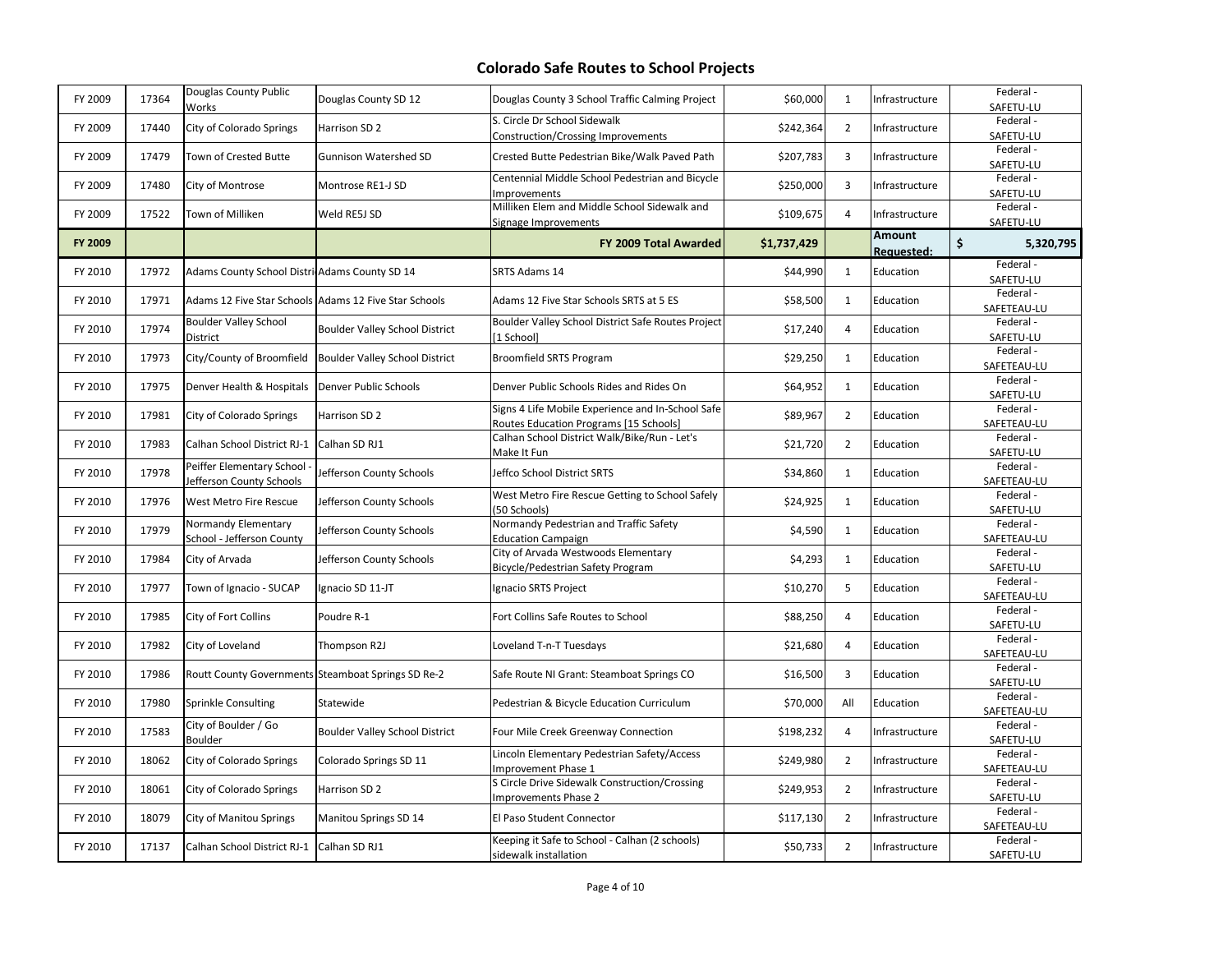| FY 2010 | 17896 | City of Durango                                       | Durango SD 9-R                                                | Park Elementary SRTS Project                                                                   | \$208,000   | 5              | Infrastructure    | Federal -<br>SAFETEAU-LU |
|---------|-------|-------------------------------------------------------|---------------------------------------------------------------|------------------------------------------------------------------------------------------------|-------------|----------------|-------------------|--------------------------|
| FY 2010 | 17955 | City of Fruita                                        | Mesa County SD 51                                             | 2010 School Crossing Improvements                                                              | \$63,213    | 3              | Infrastructure    | Federal-<br>SAFETU-LU    |
| FY 2010 | 17910 | City of Craig                                         | Moffat County SD RE: No. 1                                    | Safe Routes to Sandrock Elementary and Craig<br>Middle School Campus installation of sidewalks | \$188,905   | 3              | Infrastructure    | Federal -<br>SAFETEAU-LU |
| FY 2010 | 18362 | City of Pueblo                                        | Pueblo City Schools                                           | Corwin Walkability Project                                                                     | \$131,258   | $\overline{2}$ | Infrastructure    | Federal -<br>SAFETU-LU   |
| FY 2010 |       |                                                       |                                                               | FY 2010 Total Awarded                                                                          | \$2,059,391 |                | Amt<br>Requested: | \$<br>5,440,029          |
| FY 2011 | 18467 | Adams County School DistricAdams County SD 14         |                                                               | <b>Adams County School District 14 SRTS</b>                                                    | \$31,530    | $\mathbf{1}$   | Education         | Federal -<br>SAFETU-LU   |
| FY 2011 | 18708 |                                                       | Adams 12 Five Star Schools Adams 12 Five Star School District | Adams 12 Five Star SRTS                                                                        | \$51,370    | 1              | Education         | Federal-<br>SAFETU-LU    |
| FY 2011 | 18709 | Littleton Public Schools                              | Littleton Public Schools                                      | SRTS for Littleton Public Schools                                                              | \$47,090    | $\mathbf{1}$   | Education         | Federal -<br>SAFETU-LU   |
| FY 2011 | 18476 | Cherry Creek School<br>District                       | Cherry Creek SD                                               | SRTS Cherry Creek School District                                                              | \$36,040    | $\mathbf{1}$   | Education         | Federal -<br>SAFETU-LU   |
| FY 2011 | 18477 | <b>Englewood School District</b>                      | <b>Englewood School District</b>                              | <b>SRTS Englewood Elementary Schools</b>                                                       | \$49,915    | $\mathbf{1}$   | Education         | Federal -<br>SAFETU-LU   |
| FY 2011 | 18469 | City of Boulder                                       | <b>Boulder Valley School District</b>                         | Cross Crusaders Encouragement & Education                                                      | \$68,035    | 4              | Education         | Federal -<br>SAFETU-LU   |
| FY 2011 | 18706 | <b>Boulder Valley School</b><br>District              | <b>Boulder Valley School District</b>                         | <b>BVSD BLAST Bicycling Education Program</b>                                                  | \$50,000    | 4              | Education         | Federal-<br>SAFETU-LU    |
| FY 2011 | 18710 | City of Longmont                                      | St Vrain Valley Schools                                       | SRTS - St. Vrain Valley School District                                                        | \$74,690    | 4              | Education         | Federal -<br>SAFETU-LU   |
| FY 2011 | 18471 | Denver Public Schools                                 | Denver Public Schools                                         | DPS Comprehensive SRTS Program                                                                 | \$54,650    | $\mathbf{1}$   | Education         | Federal -<br>SAFETU-LU   |
| FY 2011 | 18475 | PTO-PEAK (Monclair School<br>of Academics &           | Denver Public Schools                                         | Montclair Safety Project                                                                       | \$12,172    | $\mathbf{1}$   | Education         | Federal-<br>SAFETU-LU    |
| FY 2011 | 18468 | Calhan School District RJ-1                           | Calhan SD RJ1                                                 | The Ball is RollingLet's Keep it Going! Calhan<br>Schools                                      | \$18,300    | $\overline{2}$ | Education         | Federal -<br>SAFETU-LU   |
| FY 2011 | 18466 | West Metro Fire Rescue                                | Jefferson County Schools                                      | Getting to School Safely                                                                       | \$29,900    | $\mathbf{1}$   | Education         | Federal -<br>SAFETU-LU   |
| FY 2011 | 18707 | Jefferson County Public<br>Schools                    | Jefferson County Schools                                      | Jeffco Students Move to School                                                                 | \$59,460    | $\mathbf{1}$   | Education         | Federal -<br>SAFETU-LU   |
| FY 2011 | 18472 | City of Durango                                       | Durango Public Schools 9R                                     | Safe and Active Kids SRTS Implementation<br>Project                                            | \$24,763    | 5              | Education         | Federal -<br>SAFETU-LU   |
| FY 2011 | 18470 | City of Loveland                                      | Thompson R2J                                                  | Tires-n-Tennies Tuesdays Education and<br>Encouragement Program                                | \$23,030    | 4              | Education         | Federal -<br>SAFETU-LU   |
| FY 2011 | 18473 | City of Fort Collins                                  | Poudre R-1                                                    | Fort Collins SRTS                                                                              | \$99,800    | 4              | Education         | Federal -<br>SAFETU-LU   |
| FY 2011 | 18474 | City of Grand Junction /<br><b>Grand Valley Bikes</b> | Mesa County Valley School District<br>No. 51                  | <b>Grand Junction SRTS</b>                                                                     | \$37,810    | 3              | Education         | Federal -<br>SAFETU-LU   |
| FY 2011 | 18653 | City of Las Animas                                    | Las Animas School District Rd-1                               | Project BUFF (Bent County Under Fitness Focus)                                                 | \$245,425   | $\overline{2}$ | Infrastructure    | Federal -<br>SAFETU-LU   |
| FY 2011 | 18429 | City of Lafayette                                     | <b>Boulder Valley School District</b>                         | City of Lafayette Infrastructure Project                                                       | \$159,140   | 4              | Infrastructure    | Federal-<br>SAFETU-LU    |
| FY 2011 | 18694 | Mapleton Public Schools                               | <b>Mapleton Public Schools</b>                                | Welby Montessori - 78th Ave. Project                                                           | \$198,319   | $\mathbf{1}$   | Infrastructure    | Federal -<br>SAFETU-LU   |
| FY 2011 | 18673 | City of Colorado Springs                              | Colorado Springs SD 11                                        | Edison Elementary School Bike/Ped Access<br>Improvements - Phase II                            | \$234,453   | $\overline{2}$ | Infrastructure    | Federal -<br>SAFETU-LU   |
| FY 2011 | 19251 | City of Colorado Springs                              | Colorado Springs SD 11                                        | Midland Elementary School Pedestrian<br>Access/Traffic Calming Improvements                    | \$228,758   | $\overline{2}$ | Infrastructure    | Federal -<br>SAFETU-LU   |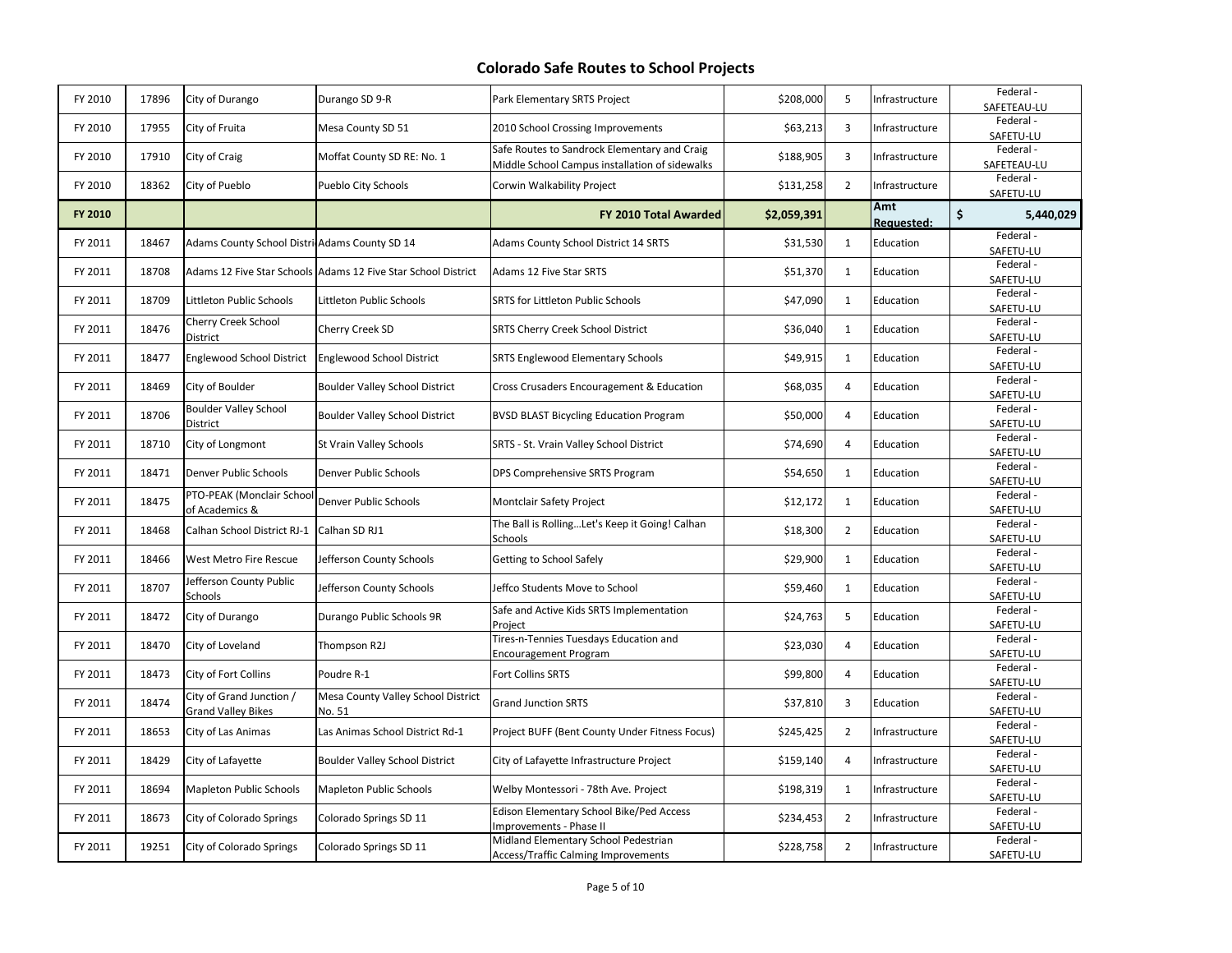| FY 2011 | 18062 | City of Colorado Springs                            | Colorado Springs SD 11                                | Lincoln Elementary Ped Safety/Access<br>Improvement - Phase II                           | \$231,255   | $\overline{2}$ | Infrastructure       | Federal -<br>SAFETU-LU |
|---------|-------|-----------------------------------------------------|-------------------------------------------------------|------------------------------------------------------------------------------------------|-------------|----------------|----------------------|------------------------|
| FY 2011 | 18851 | Huerfano School District Re                         | Huerfano School District Re-1                         | Peakview Off-Street Hike & Bike Facility<br>Development                                  | \$134,871   | $\overline{2}$ | Infrastructure       | Federal -<br>SAFETU-LU |
| FY 2011 | 18699 | City of Arvada                                      | Jefferson County Schools                              | Van Arsdale Elementary School Bike Lanes &<br>Sidewalk Addition                          | \$146,113   | $\mathbf{1}$   | Infrastructure       | Federal -<br>SAFETU-LU |
| FY 2011 | 18428 | City of Fort Collins                                | Poudre R-1                                            | Fort Collins SRTS - Bike Rack Pilot Program                                              | \$50,176    | $\overline{4}$ | Infrastructure       | Federal-<br>SAFETU-LU  |
| FY 2011 | 18430 | City of Loveland                                    | Thompson R2J                                          | Truscott Elementary School Sidewalk & Curb<br>Extensions                                 | \$85,880    | $\overline{4}$ | Infrastructure       | Federal-<br>SAFETU-LU  |
| FY 2011 |       |                                                     |                                                       | FY 2011 Total Awarded                                                                    | \$2,482,945 |                | Amount<br>requested: | \$<br>6,405,346        |
| FY 2012 | 19159 |                                                     | Adams 12 Five Star Schools Adams 12 Five Star Schools | Adams 12 Five Star Schools Safe Routes to<br>School                                      | \$40,900    | $\mathbf{1}$   | Education            | Federal-<br>SAFETU-LU  |
| FY 2012 | 19158 | Aurora Public Schools -<br>Adams Arapahoe 28J       | Aurora Public Schools - Adams<br>Arapahoe 28J         | Safe Routes to School Project - Aurora Public<br>Schools                                 | \$17,298    | $\mathbf{1}$   | Education            | Federal -<br>SAFETU-LU |
| FY 2012 | 19151 | Adams County SD 50                                  | Adams County SD 50                                    | Adams 50 Safe Routes to School Program                                                   | \$24,200    | $\mathbf{1}$   | Education            | Federal -<br>SAFETU-LU |
| FY 2012 | 19153 | Littleton Public Schools                            | Littleton Public Schools                              | Safe Routes to School for Littleton Public Schools                                       | \$37,900    | $\mathbf{1}$   | Education            | Federal -<br>SAFETU-LU |
| FY 2012 | 19157 | Custer County C-1 School<br>District                | Custer County C-1 School District                     | Walk or Wheel (WoW) on Wednesday                                                         | \$18,240    | $\overline{2}$ | Education            | Federal-<br>SAFETU-LU  |
| FY 2012 | 19155 | Douglas County Public<br>Schools                    | Douglas County SD 12                                  | Douglas County School District Safe Routes to<br>School                                  | \$38,400    | $\mathbf{1}$   | Education            | Federal-<br>SAFETU-LU  |
| FY 2012 | 19152 | <b>Basalt Police Department</b>                     | Roaring Fork RE-1 SD                                  | The Basalt & Carbondale SRTS Education<br>Program                                        | \$29,300    | 3              | Education            | Federal-<br>SAFETU-LU  |
| FY 2012 | 19154 | Jefferson County Public<br>Schools                  | Jefferson County Schools                              | Jeffco Students Move to School                                                           | \$45,125    | $\mathbf{1}$   | Education            | Federal-<br>SAFETU-LU  |
| FY 2012 | 19156 | West Metro Fire Rescue                              | Jefferson County Schools                              | Getting to School Safely                                                                 | \$31,295    | $\mathbf{1}$   | Education            | Federal -<br>SAFETU-LU |
| FY 2012 | 19148 | City of Lakewood                                    | Jefferson County Schools                              | City of Lakewood Colorado 2012 SRTS for<br>schools located near the coming West Corridor | \$43,648    | $\mathbf{1}$   | Education            | Federal -<br>SAFETU-LU |
| FY 2012 | 19145 | Durango Police<br>Department                        | Durango School District 9-R                           | Durango Police Department's Safe Routes to<br>School                                     | \$28,500    | 5              | Education            | Federal-<br>SAFETU-LU  |
| FY 2012 | 19150 | City of Fort Collins                                | Poudre R-1                                            | Fort Collins Safe Routes to School - Train the<br>Trainer                                | \$27,500    | $\overline{4}$ | Education            | Federal -<br>SAFETU-LU |
| FY 2012 | 19147 | City of Loveland                                    | Thompson R2J                                          | Loveland Safe Routes to School Educational/<br><b>Encouragement Program</b>              | \$27,585    | $\overline{4}$ | Education            | Federal -<br>SAFETU-LU |
| FY 2012 | 19146 | Colorado State Univ - CO<br>Injury Control Research | Poudre R-1 and Thompson R2J                           | BPEC (Bicycle & Pedestrian Education Coalition)<br>SRTS in rural parts of Larimer County | \$69,982    | $\overline{4}$ | Education            | Federal -<br>SAFETU-LU |
| FY 2012 | 19149 | City of Grand Junction                              | Mesa County Valley School District<br>51              | Grand Junction Safe Routes to School                                                     | \$30,365    | $\overline{3}$ | Education            | Federal-<br>SAFETU-LU  |
| FY 2012 | 19075 | City of Boulder                                     | <b>BVSD</b>                                           | Manhattan Middle School SRTS Improvements                                                | \$250,000   | $\overline{4}$ | Infrastructure       | Federal-<br>SAFETU-LU  |
| FY 2012 | 19211 | Eagle County                                        | Eagle County School Dist RE50J                        | Edwards Area Walk and Bike to School Paths<br><b>Connecting Neighborhoods</b>            | \$245,161   | 3              | Infrastructure       | Federal-<br>SAFETU-LU  |
| FY 2012 | 19250 | City of Colorado Springs                            | Colorado Springs SD 11                                | Bates Elementary School Pedestrian Access<br><b>Improvements</b>                         | \$249,888   | $\overline{2}$ | Infrastructure       | Federal -<br>SAFETU-LU |
| FY 2012 | 19124 | Jefferson County                                    | Jefferson County Schools                              | Jeffco/NEAT (North Evergreen Activity Trail) Trail<br>Completion                         | \$249,447   | $\mathbf{1}$   | Infrastructure       | Federal -<br>SAFETU-LU |
| FY 2012 | 19097 | City of Arvada                                      | Jefferson County Schools                              | Garrison Street Bicycle/Pedestrian Facility                                              | \$134,712   | $\mathbf{1}$   | Infrastructure       | Federal-<br>SAFETU-LU  |
| FY 2012 | 19073 | City of Loveland                                    | Thompson R2J                                          | North Madison Avenue Trail Connector                                                     | \$89,722    | 4              | Infrastructure       | Federal-<br>SAFETU-LU  |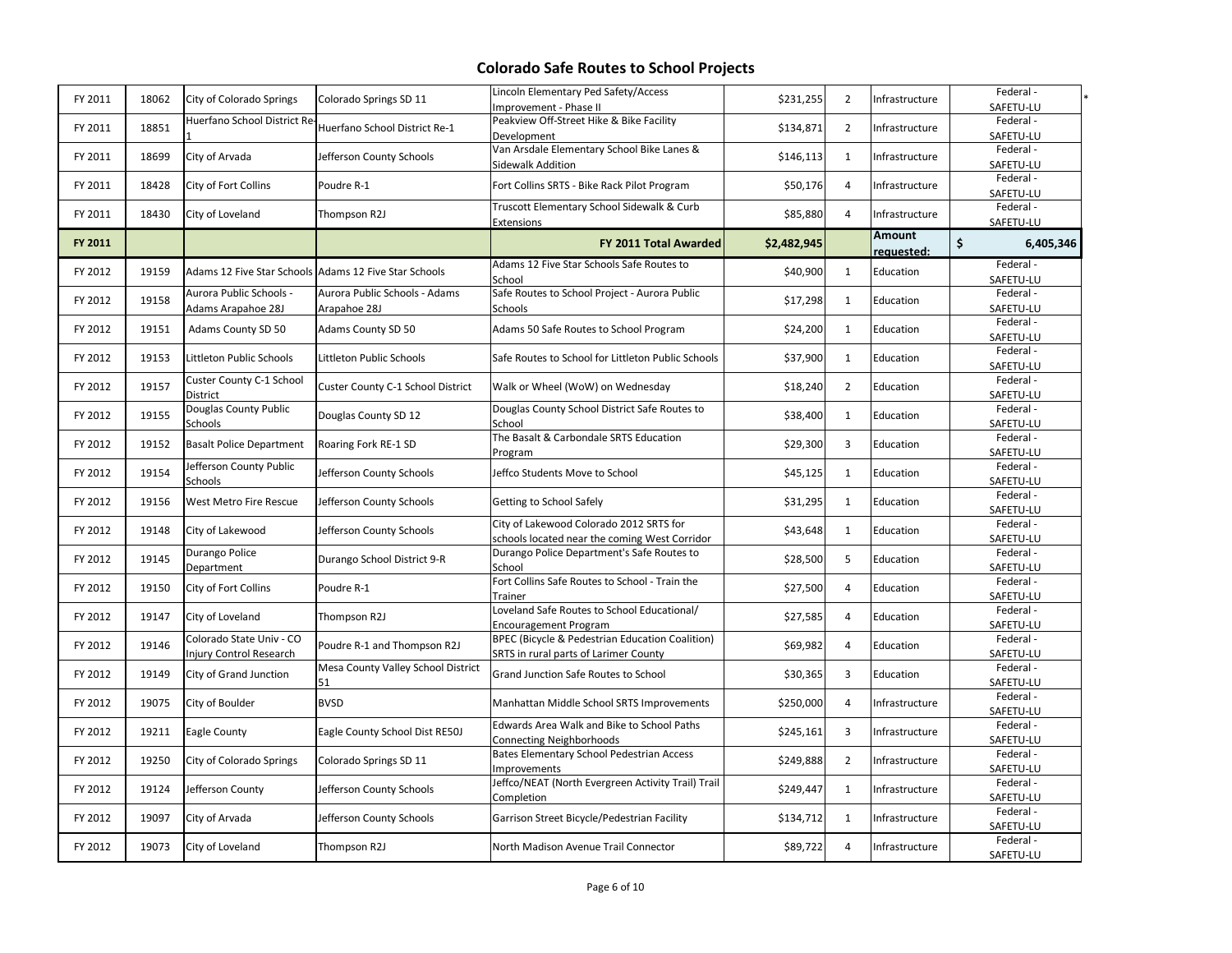| FY 2012 | returned<br>grant | Town of Palisade                                       | Mesa County Valley School District<br>51 | Brentwood Avenue Improvements to Taylor<br>Elementary                           | \$66,186     | 3              | Infrastructure              | Federal-<br>SAFETU-LU         |
|---------|-------------------|--------------------------------------------------------|------------------------------------------|---------------------------------------------------------------------------------|--------------|----------------|-----------------------------|-------------------------------|
| FY 2012 | 19210             | City of Montrose                                       | Montrose RE-1J School District           | Pomona Elementary/ Columbine Middle Schools<br><b>SRTS Project</b>              | \$249,720    | 3              | Infrastructure              | Federal-<br>SAFETU-LU         |
| FY 2012 | 19296             | Town of Granada                                        |                                          | Prowers County School District RE-1 2012 Granada Safe Routes to School Project  | \$249,979    | $\overline{2}$ | Infrastructure              | Federal-<br>SAFETU-LU         |
| FY 2012 | 19328             | Pueblo West Metropolitan<br>District                   | Pueblo SD 70                             | Pueblo West K-8 Pedestrian/Bicycle Safety<br>Project                            | \$210,200    | $\overline{2}$ | Infrastructure              | Federal-<br>SAFETU-LU         |
| FY 2012 | 19074             | <b>Great Western Trail</b><br>Authority                | Weld RE-4                                | Great Western Trail, Severance to Windsor<br>Upgrade                            | \$61,625     | 4              | Infrastructure              | Federal-<br>SAFETU-LU         |
| FY 2012 |                   |                                                        |                                          | <b>FY 2012 Total Awarded</b>                                                    | \$2,566,878  |                | Amount<br>Requested:        | \$<br>5,843,344               |
| FY 2013 | 19613             | ittleton Public Schools.                               | Littleton Public Schools                 | Safe Routes to School Educational Grant                                         | \$23,360     | $\mathbf{1}$   | Education                   | Federal-MAP-21<br>20% match   |
| FY 2013 | 19619             | City of Boulder                                        | <b>BVSD</b>                              | Heads up Boulder Public Outreach Campaign                                       | \$68,936     | 4              | Education                   | Federal-MAP-21<br>20% match   |
| FY 2013 | 19616             | Denver Public Health                                   | <b>Denver Public Schools</b>             | Denver Safe Routes to School                                                    | \$117,391    | $\mathbf{1}$   | Education                   | Federal-MAP-21<br>20% match   |
| FY 2013 | 19615             | Jefferson County Public<br>Schools                     | Jefferson County Schools                 | Jeffco Safe Routes to School                                                    | \$50,880     | $\mathbf{1}$   | Education                   | Federal-MAP-21<br>20% match   |
| FY 2013 | 19611             | West Metro Fire Rescue                                 | Jefferson County Schools                 | West Metro Fire Rescue- Getting to School<br>Safely                             | \$14,857     | $\mathbf{1}$   | Education                   | Federal-MAP-21<br>20% match   |
| FY 2013 | 19614             | Lake County Build A<br><b>Generation - Lake County</b> | Lake County Public Schools               | Lake County Safe Routes to School Audit                                         | \$5,755      | 3              | Education                   | Federal-MAP-21<br>20% match   |
| FY 2013 | 19618             | City of Fort Collins                                   | Poudre R-1                               | Fort Collins Safe Routes to School                                              | \$22,700     | 4              | Education                   | Federal-MAP-21<br>20% match   |
| FY 2013 | 19617             | City of Grand Junction                                 | Mesa County Valley SD 51                 | Grand Junction Safe Routes to School Program                                    | \$26,940     | 3              | Education                   | Federal-MAP-21<br>20% match   |
| FY 2013 | 19596             | <b>Boulder County</b>                                  | <b>Boulder Valley School District</b>    | Platt Middle School Sidewalks and Bike/Walk<br>Program                          | \$238,887    | 4              | Infrastructure              | Federal-MAP-21<br>20% match   |
| FY 2013 | 19947             | City of Colorado Springs                               | Colorado Springs SD 11                   | Van Buren St. Walk and Bike to School Access<br>Project                         | \$195,519    | $\overline{2}$ | Infrastructure              | Federal-MAP-21<br>20% match   |
| FY 2013 | 19595             | City of Fort Collins                                   | Poudre R-1                               | Fort Collins Safe Routes to School - Tavelli ES<br>path                         | \$244,903    | 4              | Infrastructure              | Federal-MAP-21<br>20% match   |
| FY 2013 | 19594             | Town of Windsor                                        | Weld RE-4                                | 7th Street Trail                                                                | \$120,346    | 4              | Infrastructure              | Federal-MAP-21<br>20% match   |
| FY 2013 | 19296             | Town of Granada                                        | Prowers County School District RE-1      | 2013 Granada Safe Routes to School Project -<br>Phase 2                         | \$136,526    | $\overline{2}$ | Infrastructure              | Federal-MAP-21<br>20% match   |
| FY 2013 | -----             | City of Cripple Creek                                  | Cripple Creek-Victor SD RE-1             | the City of Cripple Creek & Partners SRTS<br>Program-Sidewalk Extension & Trail | \$250,000    | $\overline{2}$ | Infrastructure              | Federal-MAP-21<br>20% match   |
| FY 2013 | 19612             | <b>Action for Healthy Kids</b>                         | Statewide                                | <b>SSRTS Statewide Education Project</b>                                        | \$200,000    | All            | Education                   | Federal-<br>SAFETU-LU         |
| FY 2013 |                   |                                                        |                                          | FY 2013 Total Awarded                                                           | \$1,717,000  |                | Amount<br><b>Requested:</b> | \$<br>3,509,701               |
| FY 2014 | 20194             | City of Fort Collins                                   | Poudre R-1                               | Fort Collins SRTS                                                               | \$<br>25,822 | $\overline{4}$ | Education                   | Remaining SAFETEA-LU<br>Funds |
| FY 2014 | 20195             | City of Gunnison                                       | Gunnison RE-1J                           | Gunnison RE-1J SRTS                                                             | \$<br>22,325 | 3              | Education                   | Remaining SAFETEA-LU<br>Funds |
| FY 2014 | 20196             | City of Loveland                                       | Thompson School District                 | T-n-T Tuesdays Education & Encouragement<br>Program                             | \$<br>13,900 | $\overline{4}$ | Education                   | Remaining SAFETEA-LU<br>Funds |
| FY 2014 | 20197             | City of Sheridan                                       | Sheridan School District 2               | City of Sheridan's SRTS Education & Policy<br>Project                           | \$<br>69,545 | $\mathbf{1}$   | Education                   | Remaining SAFETEA-LU<br>Funds |
| FY 2014 | 20198             | City & County of Denver                                | Denver Public Schools                    | <b>Denver SRTS</b>                                                              | \$<br>67,800 | $\mathbf{1}$   | Education                   | Remaining SAFETEA-LU<br>Funds |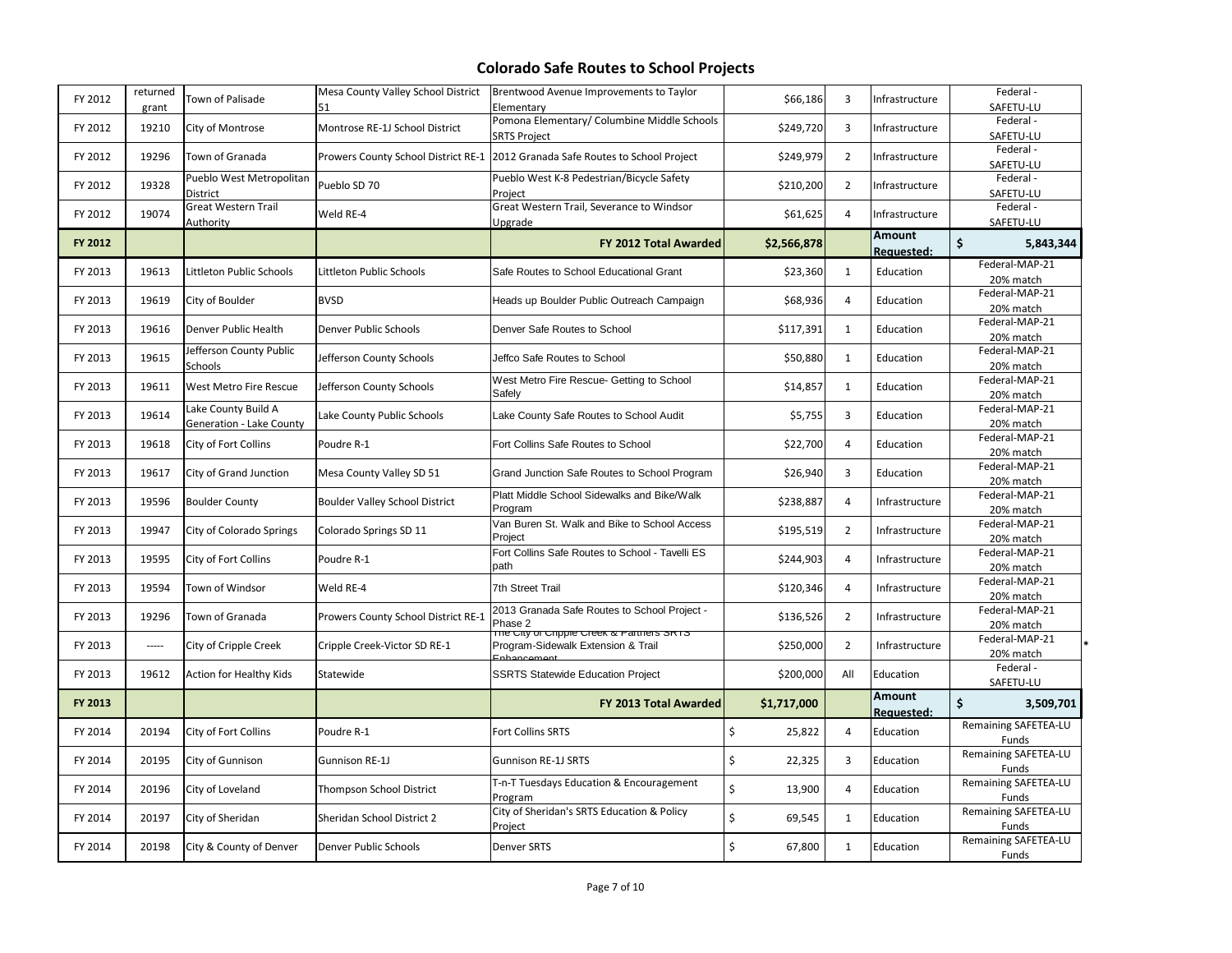| FY 2014 | 20199 | <b>Englewood Schools</b>                            | Arapahoe County School District 1                            | <b>Advancing SRTS in Englewood</b>                              | \$<br>48,205  | $\mathbf{1}$   | Education            | Remaining SAFETEA-LU<br>Funds |
|---------|-------|-----------------------------------------------------|--------------------------------------------------------------|-----------------------------------------------------------------|---------------|----------------|----------------------|-------------------------------|
| FY 2014 | 20200 | Jefferson County Schools                            | Jefferson County Schools                                     | Jeffco SRTS                                                     | \$<br>45,500  | $\mathbf{1}$   | Education            | Remaining SAFETEA-LU<br>Funds |
| FY 2014 | 20201 | Montrose County School<br>District RE-1J            | Montrose County School District RE-                          | <b>SRTS After School Program</b>                                | \$<br>69,460  | 3              | Education            | Remaining SAFETEA-LU<br>Funds |
| FY 2014 | 20396 | City of Littleton                                   | Littleton Public Schools                                     | Berry Avenue & Federal Blvd Pedstrian Safety<br>mprovement      | \$<br>119,606 | $\mathbf{1}$   | Infrastructure       | Remaining SAFETEA-LU<br>Funds |
| FY 2014 | 18120 | Town of Milliken                                    | Weld County RE-5J                                            | Town of Milliden State Highway 60 SRTS                          | \$<br>219,200 | $\overline{4}$ | Infrastructure       | Remaining SAFETEA-LU<br>Funds |
| FY 2014 | 20212 | City of Loveland                                    | Thompson School District                                     | Garfield Elementary School Sidewalk<br><b>Improvements</b>      | \$<br>112,533 | 4              | Infrastructure       | Remaining SAFETEA-LU<br>Funds |
| FY 2014 | 19210 | City of Montrose                                    | Montrose County School District RE-                          | Northside Elementary School SRTS Project                        | \$<br>288,707 | 3              | Infrastructure       | Remaining SAFETEA-LU<br>Funds |
| FY 2014 | 20220 | City of Durango                                     | Durango School District 9-R                                  | Needham Elementary School Connect                               | \$<br>291,885 | 5              | Infrastructure       | Remaining SAFETEA-LU<br>Funds |
| FY 2014 | 20393 | City of Thornton                                    | Brighton School district 27J                                 | Brantner Elementary School Trail                                | \$<br>237,475 | $\mathbf{1}$   | Infrastructure       | Remaining SAFETEA-LU<br>Funds |
| FY 2014 | 20394 | City of Commerce City                               | Adams County SD 14                                           | East 72nd Avenue Corridor Infrastructure<br><b>Improvements</b> | \$<br>284,618 | $\mathbf{1}$   | Infrastructure       | Remaining SAFETEA-LU<br>Funds |
| FY 2014 | 20214 | City of Boulder                                     | <b>Boulder Valley School District</b>                        | Hanover Multi-Use Path Project                                  | \$<br>270,276 | 4              | Infrastructure       | Remaining SAFETEA-LU<br>Funds |
| FY 2014 | 20395 | City of Sheridan                                    | Sheridan School District 2                                   | City of Sheridan's SRTS Infrastructure<br>Improvements Project  | \$<br>174,809 | 1              | Infrastructure       | Remaining SAFETEA-LU<br>Funds |
| FY 2014 |       |                                                     |                                                              | FY 2014 Total Awarded   \$                                      | 2,361,666     |                | Amount<br>Requested: | \$<br>6,376,372               |
| FY 2015 | 20717 | Adams County SD 50                                  | Adams 50 School District                                     | <b>SRTS in Adams 50</b>                                         | \$<br>85,650  | $\mathbf{1}$   | Education            | <b>State General Funds</b>    |
| FY 2015 | 20725 | Adams County School DistricAdams School District 14 |                                                              | Adams 14 SRTS                                                   | \$<br>37,380  | $\mathbf{1}$   | Education            | <b>State General Funds</b>    |
| FY 2015 | 20718 | Aurora Public Schools                               | Adams-Arapahoe 28J                                           | SRTS - The Walking School Bus                                   | \$<br>11,068  | $\mathbf{1}$   | Education            | <b>State General Funds</b>    |
| FY 2015 | 20719 | Boulder County Transportat St. Vrain Valley School  |                                                              | Boulder County SRTS - Trip Tracker                              | \$<br>144,608 | $\overline{4}$ | Education            | <b>State General Funds</b>    |
| FY 2015 | 20720 |                                                     | Boulder Valley School Distric Boulder County School District | BLAST - Bikeology Bicycling Education Prog                      | \$<br>32,673  | $\overline{4}$ | Education            | <b>State General Funds</b>    |
| FY 2015 | 20726 | City of Fort Collins                                | Poudre School District                                       | SRTS Rotation Schedule & Satellite Bike Fleet                   | \$<br>55,038  | $\overline{4}$ | Education            | <b>State General Funds</b>    |
| FY 2015 | 20727 | Colorado Springs SD 11                              | Colorado Springs SD 11                                       | CSSD 11 SRTS                                                    | \$<br>58,000  | $\overline{2}$ | Education            | <b>State General Funds</b>    |
| FY 2015 | 20728 | Idalia School District                              | Idalia School District                                       | <b>Bicycling Education &amp; Expansion</b>                      | \$<br>19,760  | $\overline{4}$ | Education            | <b>State General Funds</b>    |
| FY 2015 | 20721 | Jefferson County Schools                            | Jefferson County Schools                                     | Jeffco SRTS                                                     | \$<br>75,525  | $\mathbf{1}$   | Education            | <b>State General Funds</b>    |
| FY 2015 | 20729 | Steamboat Springs SD                                | Steamboat Springs SD                                         | <b>Steamboat SRTS</b>                                           | \$<br>24,314  | 3              | Education            | <b>State General Funds</b>    |
| FY 2015 | 20722 | Thompson School District                            | Thompson School District                                     | <b>SRTS Coordination</b>                                        | Ś<br>15,324   | $\overline{4}$ | Education            | <b>State General Funds</b>    |
| FY 2015 | 20723 | Town of Buena Vista                                 | Buena Vista School District                                  | Buena Vista SRTS Program                                        | \$<br>56,600  | 5              | Education            | <b>State General Funds</b>    |
| FY 2015 | 20724 | <b>Weld County DPHE</b>                             | Weld County SD6; RE-8; RE-1                                  | <b>Building SRTS Capacity in Weld County</b>                    | \$<br>84,060  | $\overline{4}$ | Education            | <b>State General Funds</b>    |
| FY 2015 |       |                                                     |                                                              | FY 2015 Total Awarded   \$                                      | 700,000       |                | Amount<br>Requested: | \$<br>1,017,688               |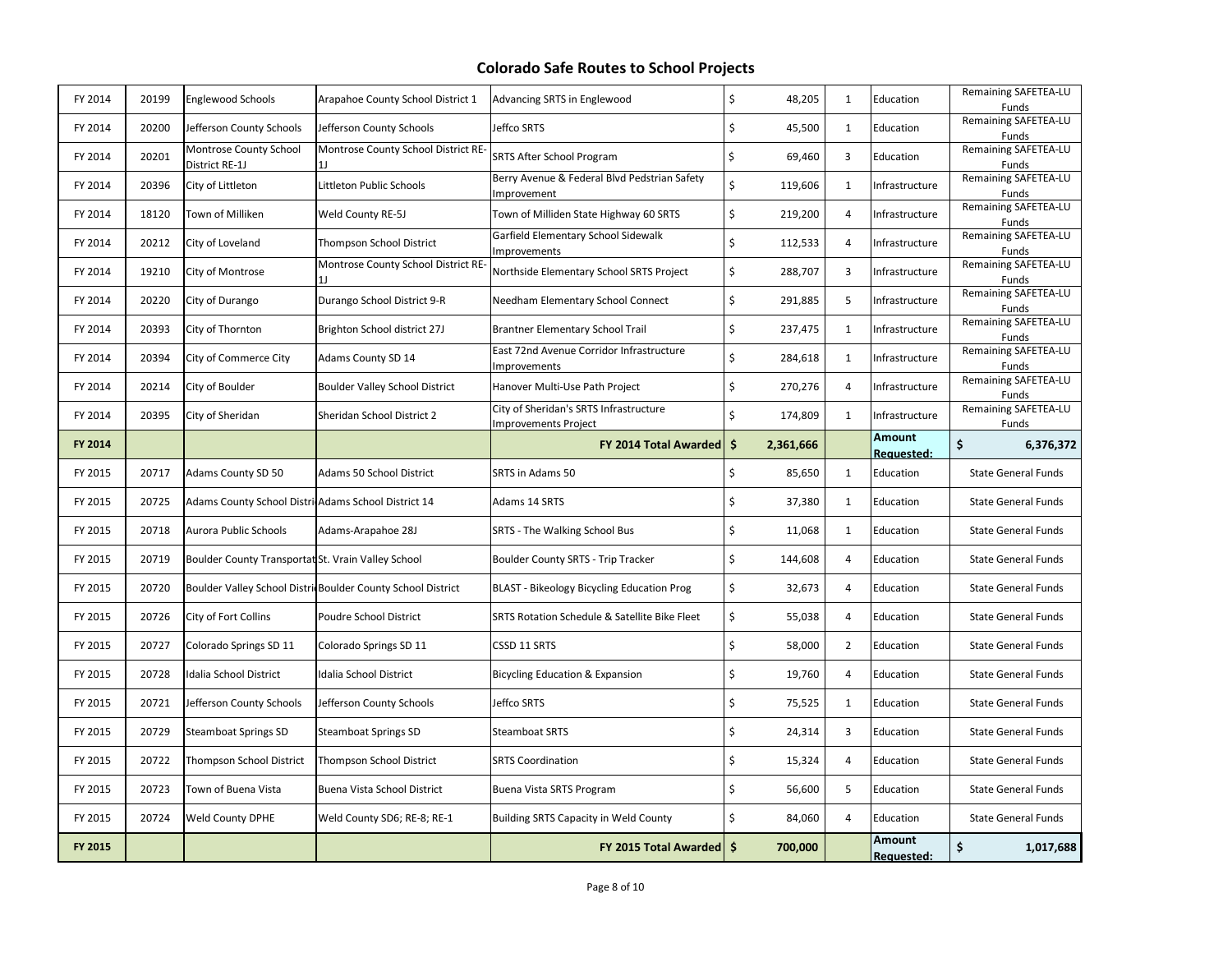| FY 2016 | 21478 | Arapahoe County 1 -<br>Englewood Schools    | Arapahoe County School District 1        | Englewood Middle School Biking and Walking<br>Project              | \$<br>20,367             | -1             | Education                   | Federal-TAP funds (not<br>program). 20% match |
|---------|-------|---------------------------------------------|------------------------------------------|--------------------------------------------------------------------|--------------------------|----------------|-----------------------------|-----------------------------------------------|
| FY 2016 | 21479 | Archuleta County SD                         | Archleta County School District          | Retro Metro Kids-Bringing Back Uphill Both Ways<br>to School       | $\mathfrak{s}$<br>46,160 | 5              | Education                   | Federal-TAP funds (not<br>program), 20% match |
| FY 2016 | 21480 | School District 27J<br>(Brighton)           | School District 27J                      | <b>SRTS for Brighton Elementary Students</b>                       | \$<br>23,160             | $\overline{1}$ | Education                   | Federal-TAP funds (not<br>program), 20% match |
| FY 2016 | 21481 | Center Consolidated<br>Schools 26JT         | <b>Center Consolidated Schools 26JT</b>  | Center SRTS Program                                                | \$<br>64,399             | 5              | Education                   | Federal-TAP funds (not<br>program), 20% match |
| FY 2016 | 21482 | City of Arvada                              | Jefferson County Schools                 | Lawrence ES SRTS Project                                           | \$<br>4,400              | $\overline{1}$ | Education                   | Federal-TAP funds (not<br>program), 20% match |
| FY 2016 | 21483 | City of Durango                             | Durango School District 9-R              | Citywide Educational Campaign                                      | \$<br>4,000              | 5              | Education                   | Federal-TAP funds (not<br>program), 20% match |
| FY 2016 | 21484 | City of Fort Collins                        | Poudre School District                   | Fort Collins Biking & Walking Camps, Clubs &<br><b>Field Trips</b> | $\mathbb{S}$<br>12,960   | $\overline{4}$ | Education                   | Federal-TAP funds (not<br>program), 20% match |
| FY 2016 | 21485 | City of Golden                              | Jefferson County Schools                 | City of Golden SRTS Program                                        | \$<br>29,360             | $\mathbf{1}$   | Education                   | Federal-TAP funds (not<br>program), 20% match |
| FY 2016 | 21486 | C/C of Denver - DEH                         | Denver Public Schools                    | Denver Safe Routes to School (DSRTS)                               | \$<br>86,000             | $\overline{1}$ | Education                   | Federal-TAP funds (not<br>program), 20% match |
| FY 2016 | 21487 | Holyoke SD Re-1J                            | Holyoke School District Re-1J            | Bringing SRTS to Holyoke                                           | \$<br>16,000             | $\overline{4}$ | Education                   | Federal-TAP funds (not<br>program), 20% match |
| FY 2016 | 21488 | Lake County Build A<br>Generation           | Lake County School District              | Lake County BAG SRTS Coalition                                     | \$<br>60,400             | 3              | Education                   | Federal-TAP funds (not<br>program), 20% match |
| FY 2016 | 21489 | Mesa County & GVMPO                         | Mesa County Valley School District<br>51 | Mesa County Five E Safe Routes to School<br>Program                | \$<br>62,898             | 3              | Education                   | Federal-TAP funds (not<br>program), 20% match |
| FY 2016 | 21490 | Sterling Parks, Library &<br>Rec. Dept      | Re-1 Valley School District              | Bringing SRTS to Sterling                                          | \$<br>23,175             | $\overline{4}$ | Education                   | Federal-TAP funds (not<br>program), 20% match |
| FY 2016 | 21491 | Thompson R-2J SD                            | Thompson R-2J School District            | Walk Safe/Bike Safe Education                                      | \$<br>46,158             | $\overline{4}$ | Education                   | Federal-TAP funds (not<br>program), 20% match |
| FY 2016 | 21531 | City of Englewood<br>Community Development  | Arapahoe County School District 1        | Broadway/Mansfield Enhanced Safety Crossing<br><b>SRTS</b>         | \$<br>139,000            | $\mathbf{1}$   | Infrastructure              | Federal-TAP funds (not<br>program), 20% match |
| FY 2016 | 19328 | Pueblo County<br>Government                 | Pueblo School District 70                | North Mesa Elementary SRTS                                         | \$<br>200,000            | $\overline{2}$ | Infrastructure              | Federal-TAP funds (not<br>program), 20% match |
| FY 2016 | 21833 | Summit County<br>Government                 | Summit School District 70                | <b>Summit Cove Elementary SRTS</b>                                 | \$<br>350,000            | 3              | Infrastructure              | Federal-TAP funds (not<br>program), 20% match |
| FY 2016 | 20284 | Town of Basalt                              | Roaring Fork RE-1                        | <b>Basalt Pedestrian Underpass</b>                                 | \$<br>264,500            | 3              | Infrastructure              | Federal-TAP funds (not<br>program), 20% match |
| FY 2016 |       | City of Boulder                             | <b>Boulder Valley School District</b>    | 19th Street Sidewalk Improvement SRTS                              | \$<br>350,000            | $\overline{4}$ | Infrastructure              | Federal-TAP funds (not<br>program), 20% match |
| FY 2016 | 21503 | City of Durango                             | Durango School District 9-R              | Needham Elementary SRTS PH2                                        | \$<br>350,000            | 5              | Infrastructure              | Federal-TAP funds (not<br>program), 20% match |
| FY 2016 | 21504 | Town of Pagosa Springs                      | Archuleta School District #50 Joint      | Pagosa Springs North 6th SRTS                                      | \$<br>346,500            | 5              | Infrastructure              | Federal-TAP funds (not<br>program). 20% match |
| FY 2016 |       |                                             |                                          | FY 2016 Total Awarded   \$                                         | 2,499,437                |                | Amount<br><b>Requested:</b> | \$<br>5,017,515                               |
| FY 2017 | 22068 | <b>Steamboat Springs School</b><br>District | Steamboat Springs School District        | <b>Steamboat Springs SRTS</b>                                      | \$10,000                 | 3              | Education                   | STBG Funds (20% match)                        |
| FY 2017 | 22072 | Cherry Creek School<br>District #5          | Cherry Creek School District #5          | CCSD SRTS through Education, Encouragement &<br>Engagement         | \$29,131                 | $\mathbf{1}$   | Education                   | STBG Funds (20% match)                        |
| FY 2017 |       | Jefferson County Public                     | Jefferson County Public Schools          | <b>Healthy Jeffco SRTS</b>                                         | \$58,055                 | $\mathbf{1}$   | Education                   | STBG Funds (20% match)                        |
|         | 22069 | Health                                      |                                          |                                                                    |                          |                |                             |                                               |
| FY 2017 | 22074 | <b>Boulder County</b><br>Transportation     | St. Vrain Valley School District         | <b>Trip Tracker Trends</b>                                         | \$69,763                 | $\sqrt{4}$     | Education                   | STBG Funds (20% match)                        |